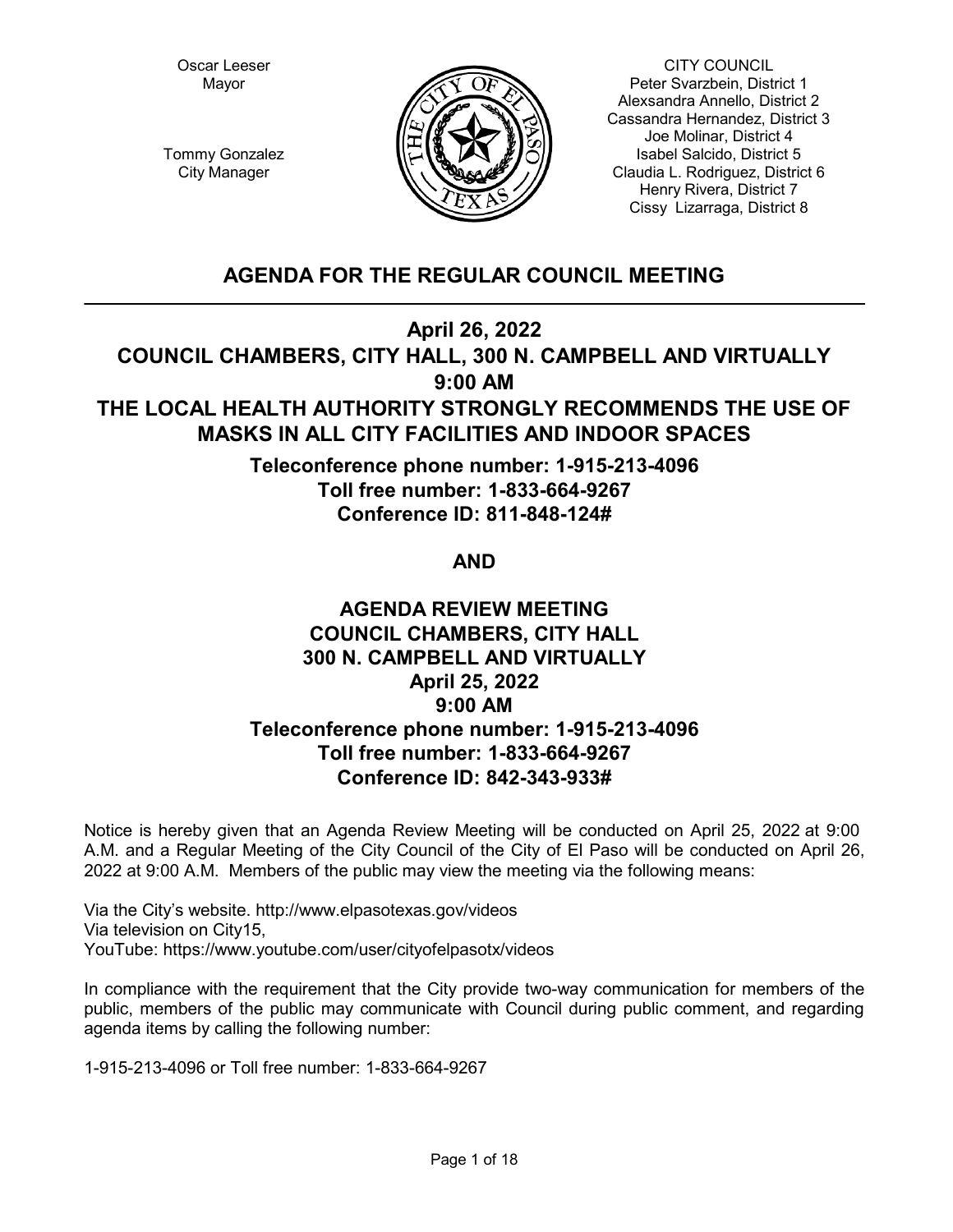**At the prompt please enter the corresponding Conference ID:**

**Agenda Review, April 25, 2022 Conference ID: 842-343-933# Regular Council Meeting, April 26, 2022 Conference ID: 811-848-124#** 

**The public is strongly encouraged to sign up to speak on items on this agenda before the start of this meeting on the following links:**

**https://www.elpasotexas.gov/city-clerk/meetings/city-council-meetings**

**and**

**http://legacy.elpasotexas.gov/muni\_clerk/Sign-Up-Form-Call-To-The-Public.php**

**The following members of City Council will be present via video conference:**

**Representatives Cassandra Hernandez and Cissy Lizarraga**

**A quorum of City Council must participate in the meeting.**

# **ROLL CALL**

# **INVOCATION BY EL PASO POLICE CHAPLAIN JOE MARATTA**

# **PLEDGE OF ALLEGIANCE**

**Texas Bandits All-Stars Tiny Cadets**

**Genevieve Perez Rebekah Salcido Ximena Sotelo Isabella Diaz Mia Licon Hazelle Sanchez Ximena Jaquez America Pliego Andrea Garcia Mia Martinez Frida Escamilla Cristina Gonzalez Izabella Campos Mia Perez Melanie Cruz Valentina Villalobos Ximena Soria Aria Cordova Faith Duarte Gemma Rodriguez**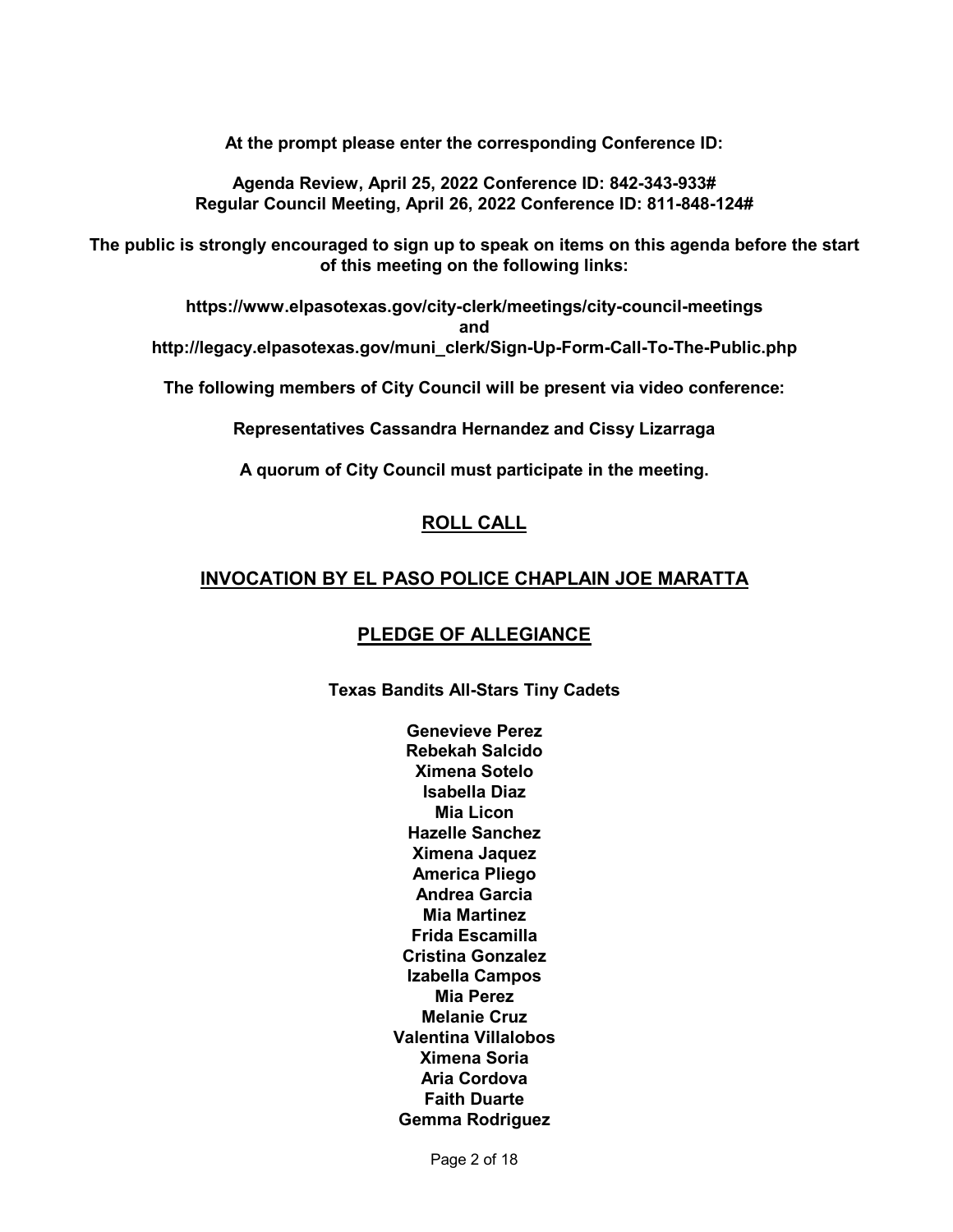## **Emilie Reyes Adrilyn Rodriguez**

# **MAYOR'S PROCLAMATIONS**

**Child Abuse Prevention Month**

**Zuill Bailey Recognition Day**

**Texas Bandits All-Stars Tiny Cadets Day**

# **RECOGNITIONS BY MAYOR**

## **Under-Age Drinking Initiative (UADI) Contest**

# **NOTICE TO THE PUBLIC**

All matters listed under the CONSENT AGENDA, including those on the Addition to the Agenda, will be considered by City Council to be routine and will be enacted by one motion unless separate discussion is requested by Council Members. Prior to the vote, members of the audience may ask questions regarding items on the consent agenda. When the vote has been taken, if an item has not been called out for separate discussion, the item has been approved. Council may, however, reconsider any item at any time during the meeting.

# **CONSENT AGENDA - APPROVAL OF MINUTES:**

# **Goal 6: Set the Standard for Sound Governance and Fiscal Management**

**1.** Approval of Minutes of the Regular City Council Meeting of April 12, 2022, the Agenda Review Minutes of April 11, 2022, the Work Session Minutes of December 9, 2019, and the Special Meeting of February 3, 2021. **[22-439](http://elpasotexas.legistar.com/gateway.aspx?m=l&id=/matter.aspx?key=6903)**

### **All Districts**

City Clerk's Office, Laura D. Prine, (915) 212-0049

# **CONSENT AGENDA - REQUEST TO EXCUSE ABSENT CITY COUNCIL MEMBERS:**

# **2. REQUEST TO EXCUSE ABSENT CITY COUNCIL MEMBERS [22-491](http://elpasotexas.legistar.com/gateway.aspx?m=l&id=/matter.aspx?key=6955)**

# **CONSENT AGENDA - RESOLUTIONS:**

**Goal 1: Create an Environment Conducive to Strong, Sustainable Economic Development:**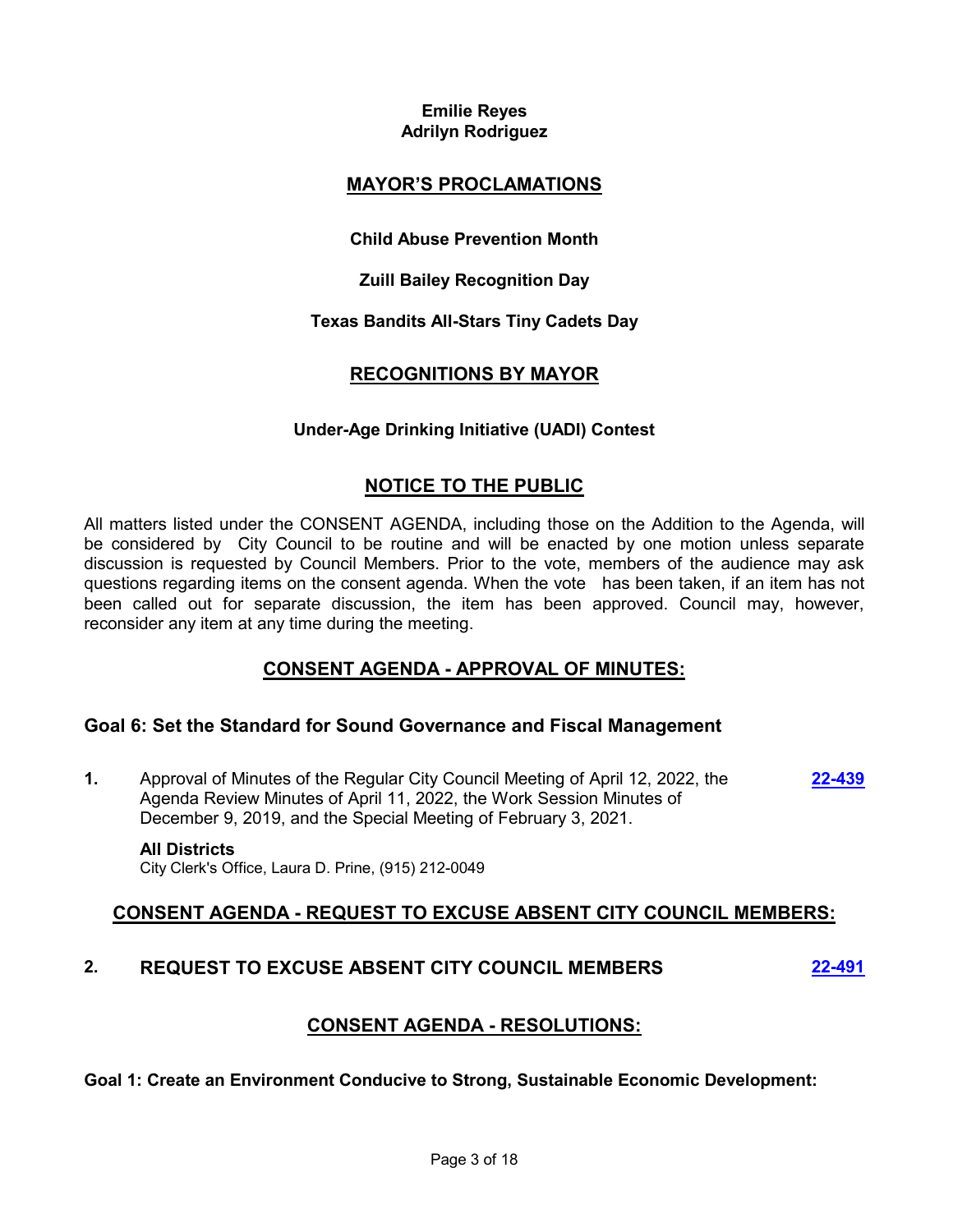**3.** A Resolution to authorize the City Manager to sign a Lease Agreement between the City of El Paso ("Lessor") and B.H. Zane Grey Butterfield, LLC ("Lessee") regarding the following described property: A 5.0234 acres parcel portion of all of Lot 2 and a portion of Lot 2B, Block I, Butterfield Trail Industrial Park Unit One Replat "A," El Paso County Plat Records, consisting of approximately 218,818.9 square feet, City of El Paso, El Paso County, Texas, municipally known and numbered as 4 and 6 Butterfield Trail Blvd., El Paso, Texas.

The term of this lease is an initial term of forty (40) years and one (1) ten-year option to extend the term of the lease. The annual rental fee for the land in the initial term will be \$84,000. The rent fee for the building will be a lump sum in the amount of \$1,145,000.00.

### **District 2**

Airport, Sam Rodriguez, (915) 212-7301

**4.** A Resolution to authorize the City Manager to sign a Lease Agreement between the City of El Paso ("Lessor") and B.H. Zane Grey Butterfield, LLC ("Lessee") regarding the following described property: A 5.0681 acres parcel portion of Lots 2B and 2C, Block 1, Butterfield Trail Industrial Park Unit One Replat "A,'' El Paso County Plat Records, consisting of approximately 220,768.6 square feet, City of El Paso, El Paso County, Texas, municipally known and numbered as 9 Zane Grey Street, El Paso, Texas.

The term of this lease is an initial term of forty (40) years and one (1) ten-year option to extend the term of the lease. The annual rental fee for the land in the initial term will be \$84,000. The rent fee for the building will be a lump sum in the amount of \$1,440,000.00.

### **District 2**

Airport, Sam Rodriguez, (915) 212-7301

**5.** A Resolution to authorize the City Manager to sign a Lease Agreement between the City of El Paso ("Lessor") and B.H. 7108 Airport Road, LLC ("Lessee") regarding the following described property: A portion of Lots 1 and 2, Block 6, Butterfield Trail Industrial Park Unit One Replat A, consisting of approximately 44,262.9 square feet, City of El Paso, El Paso County, Texas, municipally known and numbered as 7108 Airport Rd., El Paso, Texas.

The term of this lease is an initial term of forty (40) years and one (1) ten-year option to extend the term of the lease. The annual rental fee for the land in the initial term will be \$48,000. The rent fee for the building will be a lump sum in the amount of \$280,000.00.

### **District 2**

Airport, Sam Rodriguez, (915) 212-7301

**6.** A Resolution to authorize the City Manager to sign a Lease Agreement between the City of El Paso ("Lessor") and B.H. 7619 Lockheed Drive, LLC. ("Lessee") regarding the following described property: Lot 15, Block 8, El Paso International Airport Tract Unit Two, City of El Paso, El Paso County, Texas, municipally known and numbered as 7619 Lockheed, El Paso, Texas.

**[22-453](http://elpasotexas.legistar.com/gateway.aspx?m=l&id=/matter.aspx?key=6917)**

**[22-452](http://elpasotexas.legistar.com/gateway.aspx?m=l&id=/matter.aspx?key=6916)**

**[22-455](http://elpasotexas.legistar.com/gateway.aspx?m=l&id=/matter.aspx?key=6919)**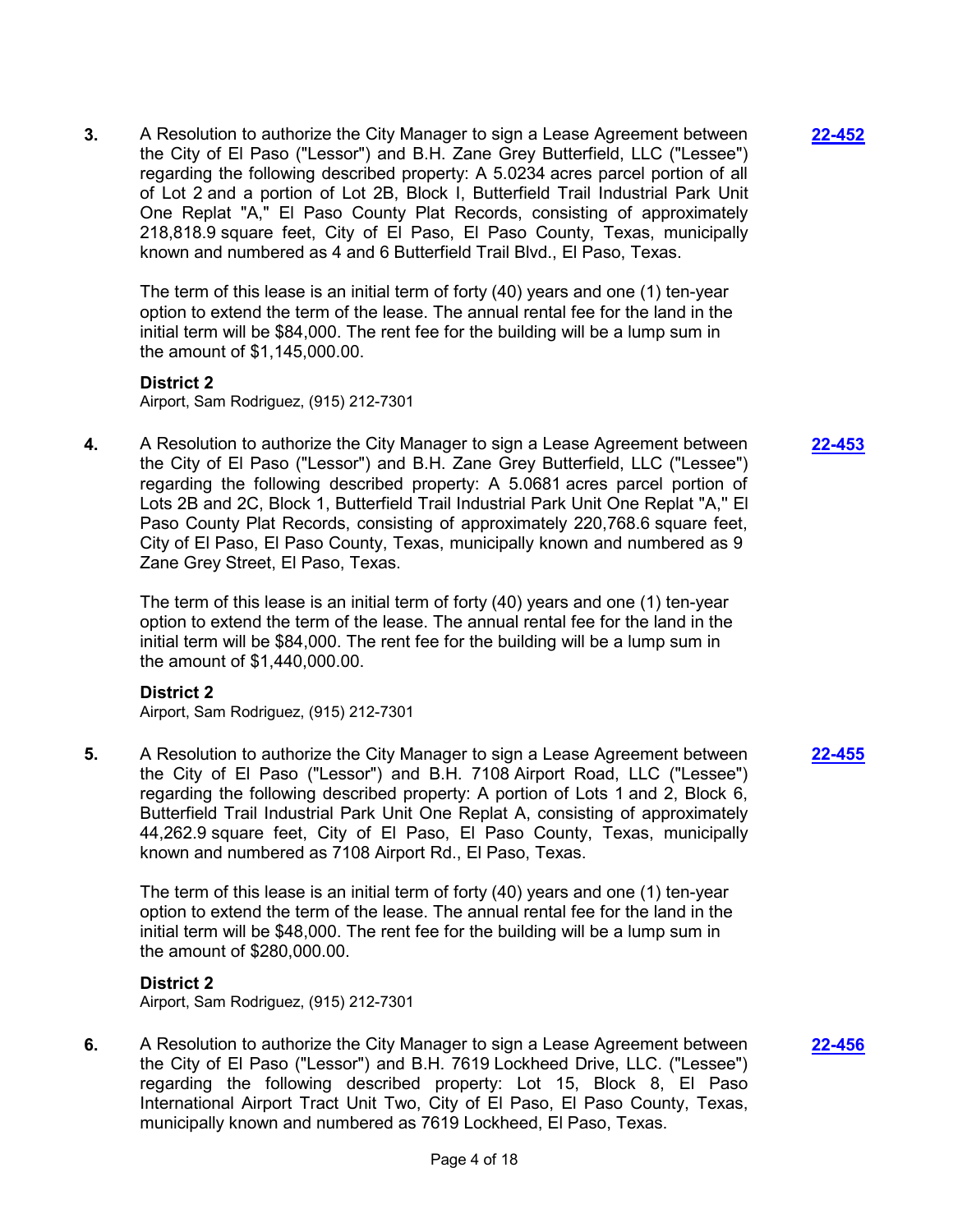The term of this lease is an initial term of forty (40) years and one (1) ten-year option to extend the term of the lease. The annual rental fee for the land in the initial term will be \$27,600. The rent fee for the building will be a lump sum in the amount of \$340,000.00.

### **District 2**

Airport, Sam Rodriguez, (915) 212-7301

**7.** A Resolution that the City Manager be authorized to sign a Lease Agreement by and between the City of El Paso ("Lessor") and Halloran Family Joint Venture, LLC ("Lessee"), regarding real property described as, a 52,846.456 square foot parcel of land, more or less, being a portion of Tract 4A25, Block 2, Ascarate Grant, City of El Paso, El Paso County, Texas, (approximately 1.213 acres of land) and municipally known and numbered as 6901 Montana Ave., El Paso, Texas.

The initial term is 40-year beginning at 12:00:00 a.m. on May 1, 2022 ("Effective Date") for a monthly fee of \$4,179.27, plus one option to extend for 10 years.

**District 2** Airport, Sam Rodriguez, (915) 212-7301

### **Goal 2: Set the Standard for a Safe and Secure City**

**8.** A Resolution authorizing the City Manager or designee to submit grant application 3060707 for the City of El Paso Police Department project identified as "West Texas Anti-Gang Program, FY2023" through the Office of the Governor of the State of Texas, Homeland Security Grant Division, including all related paperwork, including but not limited to, authorization of budget transfers, and/or revisions to the operation plan, and to accept, reject, amend, and/or terminate the grant which will provide financial assistance to the City of El Paso. In the event of loss or misuse of grant funds, the City of El Paso assures that it will return the funds to the Office of the Governor in full. Requesting \$33,746,878.50, no cash match required. Grant period will be from September 1, 2022 - August 31, 2023.

### **All Districts**

Police, Chief Gregory Allen, (915) 212-4302 Police, Assistant Chief Humberto Talamantes, (915) 212-4309

### **Goal 4: Enhance El Paso's Quality of Life through Recreational, Cultural and Educational Environments**

**9.** That the City of El Paso accepts, with gratitude, the donation from the El Paso Zoological Society ("Society") of the following: **[22-437](http://elpasotexas.legistar.com/gateway.aspx?m=l&id=/matter.aspx?key=6901)**

A donation of up to \$350,000 to the El Paso Zoo for repairs, renovations and improvements to the El Paso Zoo's elephant barn.

That the City Council also authorizes the City Manager to sign any necessary documentation required for this donation (as long as such documentation does **[22-464](http://elpasotexas.legistar.com/gateway.aspx?m=l&id=/matter.aspx?key=6928)**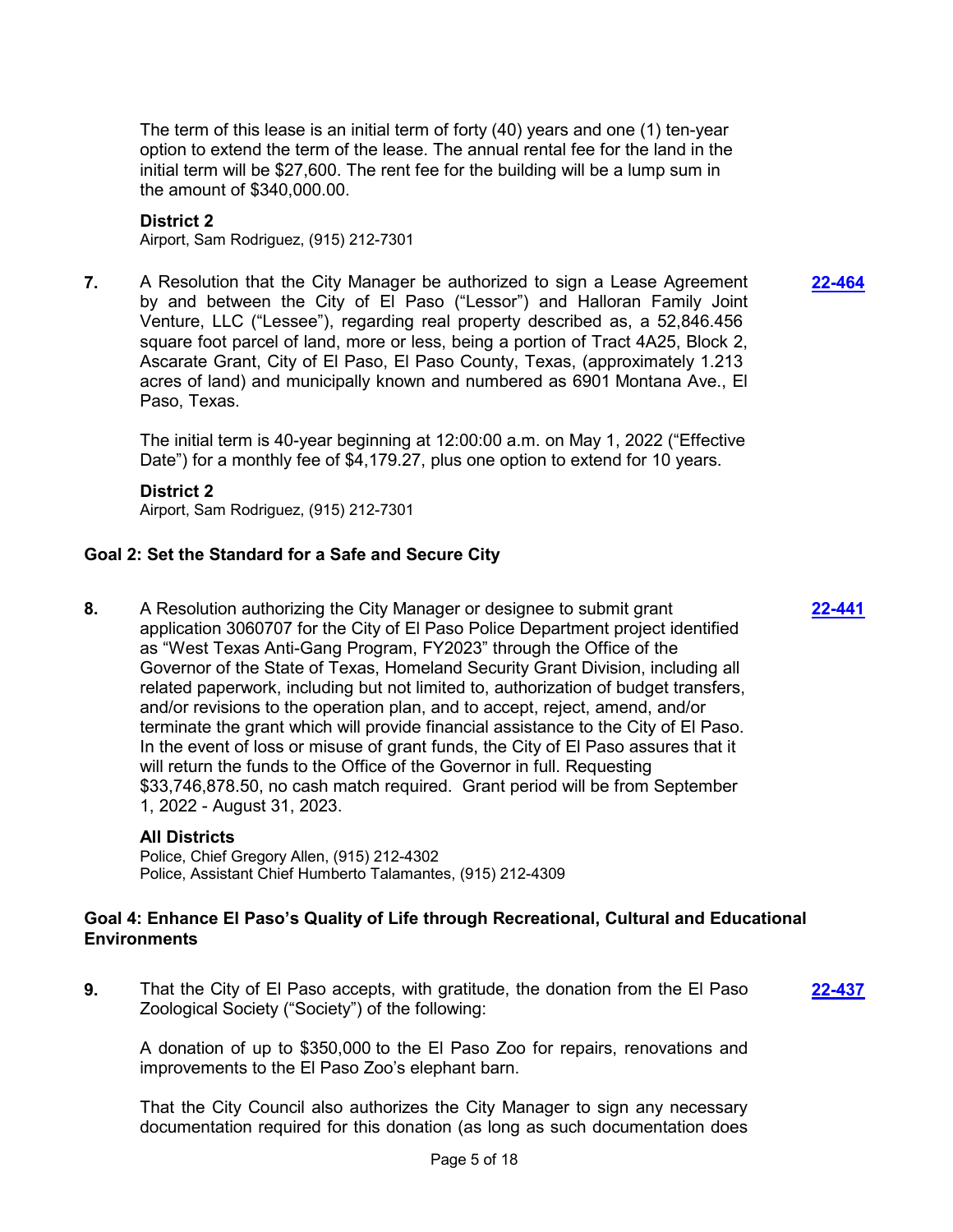not affect the approved budget of the City of El Paso) including signing the contract.

That the City of El Paso recognizes the donation to the Society by Mrs. Bowman, which enables these projects.

### **All Districts**

Zoo, Joe Montisano, (915) 212-2800

**10.** That the closure of rights-of-way within the City of El Paso for the Sun City CRIT from 5:00 a.m. to 11:59 p.m. on Saturday, May 7, 2022, serves a public purpose of providing cultural and recreational activities for the residents and visitors of the City of El Paso, and in accordance with 43 TAC, Section 22.12, the City Manager be authorized to sign an Agreement For The Temporary Closure of State Right Of Way (Form TEA 30A) by and between the City of El Paso and the State of Texas, acting by and through the Texas Department of Transportation, for the temporary closure and use of State owned and operated street (s) in excess of four hours for portions of Mesa St. (SH 20) between Franklin Ave. and Overland Ave. and Texas Ave. (SH20) between Kansas St. and Oregon St. upon the issuance of required permits from the City of El Paso and substantial conformity to the finalized TEA30 agreement between the City of El Paso and State of Texas Department of Transportation. (CSEV21-00118)

### **District 8**

Planning and Inspections, Philip F. Etiwe, (915) 212-1553 Planning and Inspections, Klarissa Mijares, (915) 212-1544

### **Goal 6: Set the Standard for Sound Governance and Fiscal Management**

**11.** A Resolution to find that the Taxpayer, MARTINEZ ANGEL A and ROSA A, has met the requirements of Section 33.011 of the Tax Code for the request of waiver of penalties and interest and the City waives the penalty and interest amount on the 2021 delinquent taxes pursuant to Section 33.011(a)(1) of the Tax Code in the amount of \$315.15, for the property with the following legal description: 83 VISTA DEL SOL #18 LOT 24 (5989.4050 SQ FT). **[22-454](http://elpasotexas.legistar.com/gateway.aspx?m=l&id=/matter.aspx?key=6918)**

### **All Districts**

Tax Office, Maria O. Pasillas, (915) 212-1737

**12.** A Resolution to find that the Taxpayer, MC CLURE BARBARA J, has met the requirements of Section 33.011 of the Tax Code for the request of waiver of penalties and interest and the City waives the penalty and interest amount on the 2021 delinquent taxes pursuant to Section 33.011(3)(A) of the Tax Code in the amount of \$401.89, for the property with the following legal description: 26 SCOTSDALE #4 LOT 33 (8284 SQ FT).

### **All Districts**

Tax Office, Maria O. Pasillas, (915) 212-1737

**13.** A Resolution to find that the Taxpayer, EL PASO TEACHERS' ASSOCIATION, has met the requirements of Section 33.011 of the Tax Code for the request of waiver of penalties and interest and the City waives the penalty and interest amount on the 2021 delinquent taxes pursuant to Section 33.011(a)(1) of the

**[22-446](http://elpasotexas.legistar.com/gateway.aspx?m=l&id=/matter.aspx?key=6910)**

**[22-457](http://elpasotexas.legistar.com/gateway.aspx?m=l&id=/matter.aspx?key=6921)**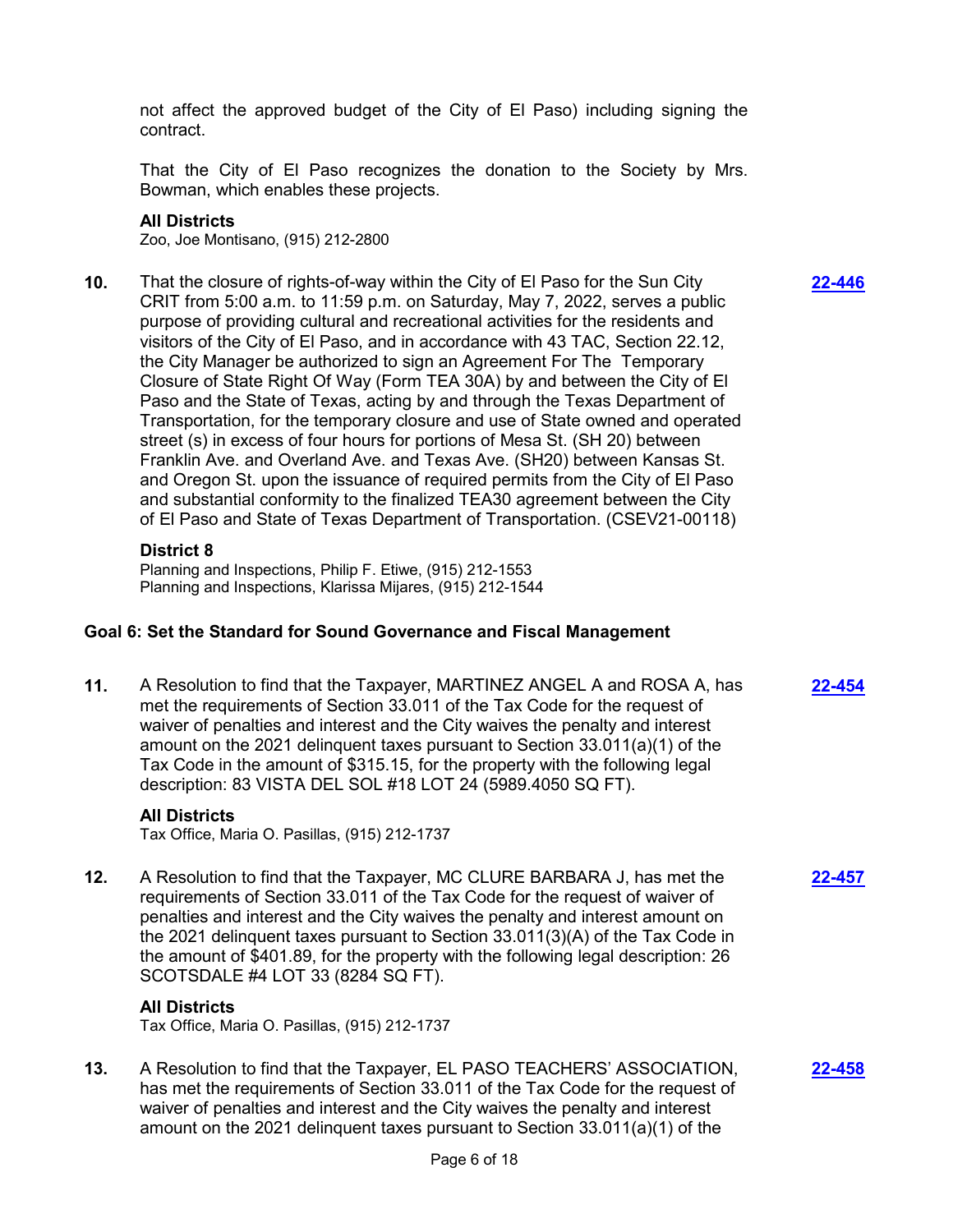Tax Code in the amount of \$23.43 for the property with the following legal description: INV FURN MACH CMP.

### **All Districts**

Tax Office, Maria O. Pasillas, (915) 212-1737

### **Goal 8: Nurture and Promote a Healthy, Sustainable Community**

**14.** That the El Paso City Council authorizes the City Manager to sign an Equipment Lease Agreement by and between Dr. Alvaro Medina, DVM and the City of El Paso for use of the City's Department of Animal Services vehicle #17146, license plate number 1345554 and VIN 1FDUF5GTXGEA85175 as a spay/neuter van to be used to offer spay and neuter procedures, for an initial term from April 1, 2022 - March 31, 2023, and which may be renewed for two (2) consecutive periods of one (1) full year, in exchange for a minimum number of low cost spay and neuter procedures and the resulting reduction in the feral dog and cat population in the City of El Paso.

**[22-438](http://elpasotexas.legistar.com/gateway.aspx?m=l&id=/matter.aspx?key=6902)**

#### **All Districts**

Animal Services Department, Terry Kebschull, (915) 212-8742

**15.** A Resolution that allows for the consolidation of the following, previously-approved, affordable rental housing development loans taken out on properties located at 6806 Alameda and 6968 Alameda, El Paso, Texas, as recommended by the Director of Community and Human Development, as listed below: **[22-465](http://elpasotexas.legistar.com/gateway.aspx?m=l&id=/matter.aspx?key=6929)**

Project Name: 6806 Alameda and 6968 Alameda loan consolidation Project Type: Multiple Family Units Project Address: 6806 Alameda and 6968 Alameda District: 3 Funding Amount: \$1,093,485.75

#### **District 3**

Community and Human Development, Nicole Ferrini, (915) 212-1659

### **CONSENT AGENDA - BOARD RE-APPOINTMENTS:**

### **Goal 1: Create an Environment Conducive to Strong, Sustainable Economic Development:**

**16.** Debra Fraire to the Tax Increment Reinvestment Zone Number 5 by Mayor Oscar Leeser. **[22-476](http://elpasotexas.legistar.com/gateway.aspx?m=l&id=/matter.aspx?key=6940)**

Members of the City Council, Mayor Oscar Leeser, (915) 212-0021

# **CONSENT AGENDA - BOARD APPOINTMENTS:**

### **Goal 3: Promote the Visual Image of El Paso**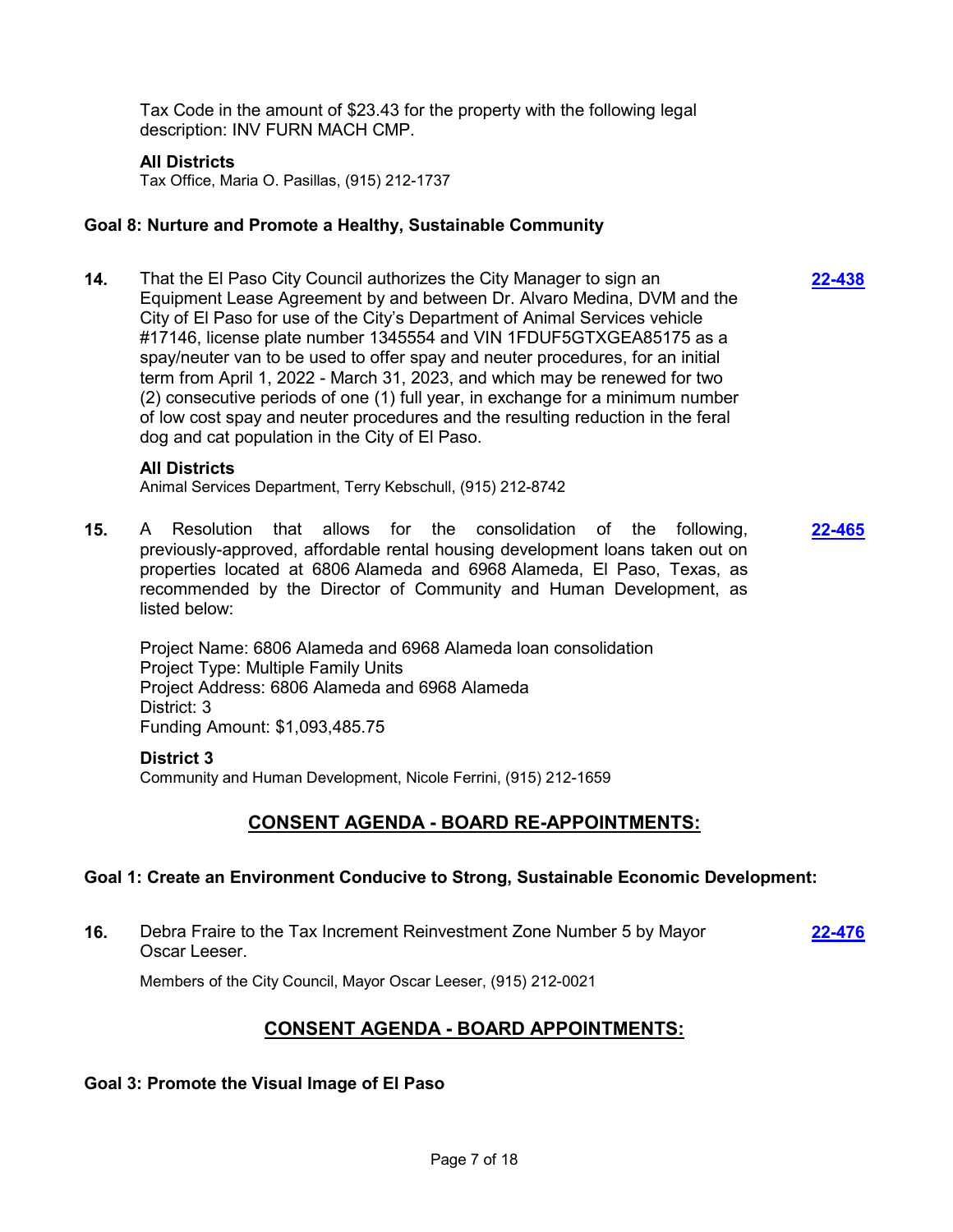**17.** Fermin Dorado to the Capital Improvement Advisory Committee by Representative Joe Molinar, District 4.

Members of the City Council, Representative Joe Molinar, (915) 212-0004

# **CONSENT AGENDA - APPLICATIONS FOR TAX REFUNDS:**

### **Goal 6: Set the Standard for Sound Governance and Fiscal Management**

**18.** That the tax refunds listed on the attachment posted with this agenda be approved. This action would allow us to comply with state law which requires approval by the legislative body of refunds of tax overpayments greater than \$2,500.00. (See Attachment A)

**All Districts**

Tax Office, Maria O. Pasillas, (915) 212-1737

# **CONSENT AGENDA - NOTICE FOR NOTATION:**

### **Goal 5: Promote Transparent and Consistent Communication Amongst All Members of the Community**

**19.** Accept the donation of \$281.30 from El Paso Disposal for the purchase of toys for a community engagement event that was hosted in District 3. **[22-484](http://elpasotexas.legistar.com/gateway.aspx?m=l&id=/matter.aspx?key=6948)**

Members of the City Council, Representative Cassandra Hernandez, (915) 212-0003

# **REGULAR AGENDA - MEMBERS OF THE CITY COUNCIL**

## **Goal 4: Enhance El Paso's Quality of Life through Recreational, Cultural and Educational Environments**

**20.** Discussion and action to congratulate and commend Chapin High School's boys' basketball team for being the first team in school's history to make the Sweet 16 and for having made it that far two times in a row and to request the City Clerk to submit an executed copy of this resolution to the head coach of the Chapin High School boys basketball team Rodney Lewis and the Chapin High School administration office. **[22-485](http://elpasotexas.legistar.com/gateway.aspx?m=l&id=/matter.aspx?key=6949)**

### **District 2**

Members of the City Council, Representative Alexsandra Annello, (915) 212-0002

**21.** Discussion and action to recognize the El Paso County Juvenile Probation Department and their efforts for the 2022 Global Youth Service Day (GYSD).

### **All Districts**

Members of the City Council, Representative Alexsandra Annello, (915) 212-0002

**[22-470](http://elpasotexas.legistar.com/gateway.aspx?m=l&id=/matter.aspx?key=6934)**

**[22-444](http://elpasotexas.legistar.com/gateway.aspx?m=l&id=/matter.aspx?key=6908)**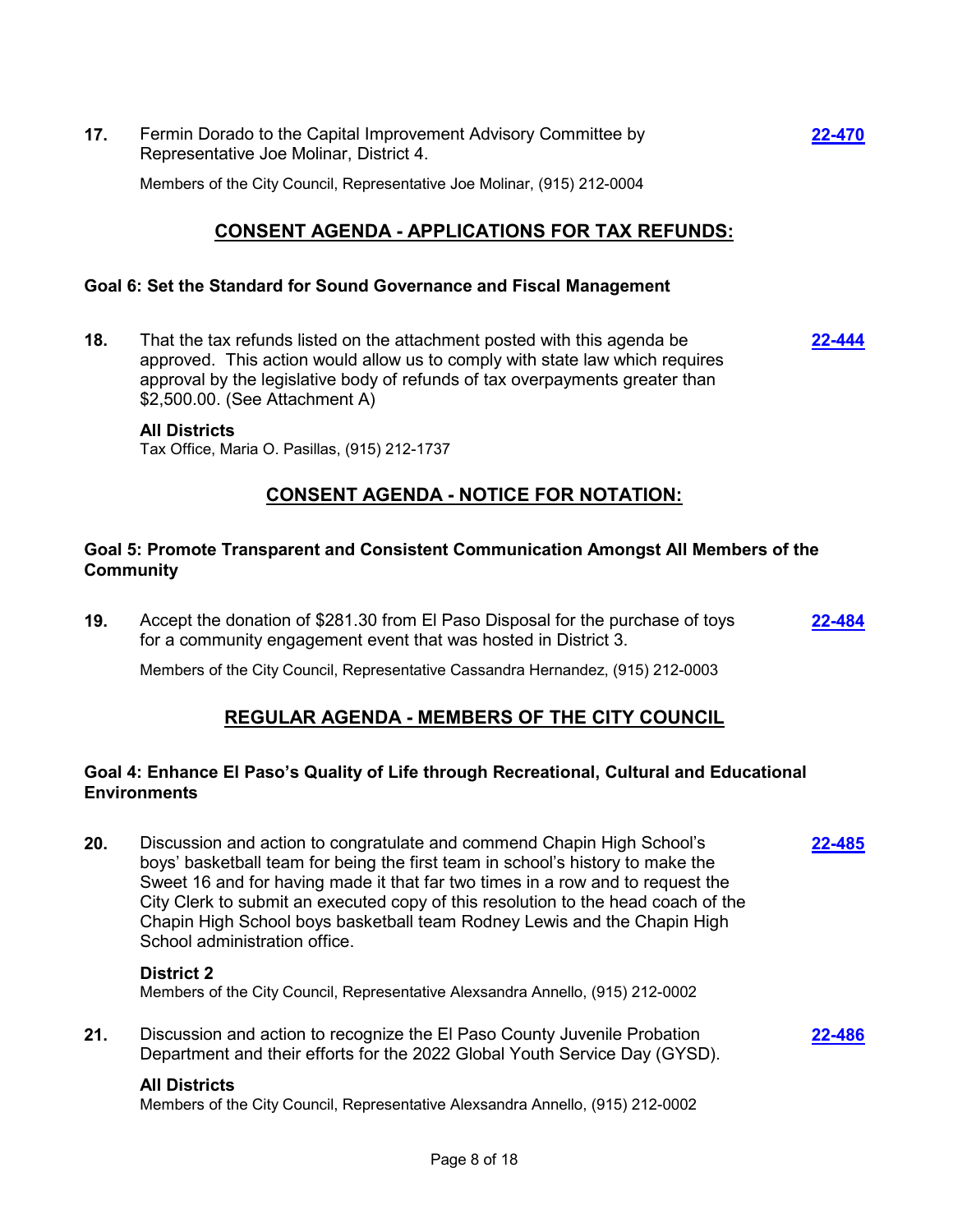| 22. | Discussion and action to recognize the challenges that members of the<br>transgender community face every day around the world and support creating<br>an environment in which any resident can live without stigma and have the<br>opportunity to flourish.               | 22-489        |
|-----|----------------------------------------------------------------------------------------------------------------------------------------------------------------------------------------------------------------------------------------------------------------------------|---------------|
|     | <b>All Districts</b><br>Members of the City Council, Representative Alexsandra Annello, (915) 212-0002                                                                                                                                                                     |               |
|     | Goal 6: Set the Standard for Sound Governance and Fiscal Management                                                                                                                                                                                                        |               |
| 23. | Discussion and action to direct the City Manager to develop a Fiscal Year 2023<br>Budget that includes a decrease in the overall property tax rate to minimize the<br>financial impact on taxpayers and continue to execute the City's COVID-19<br>economic recovery plan. | <u>22-492</u> |
|     | <b>All Districts</b><br>Members of the City Council, Representative Isabel Salcido, (915) 212-0005<br>Members of the City Council, Representative Cassandra Hernandez, (915) 212-0003<br>Members of the City Council, Representative Henry Rivera, (915) 212-0007          |               |
| 24. | Presentation and update from the El Paso Children's Hospital.                                                                                                                                                                                                              | 22-490        |
|     | <b>All Districts</b><br>Members of the City Council, Mayor Oscar Leeser, (915) 212-0021                                                                                                                                                                                    |               |
|     | REGULAR AGENDA - OPERATIONAL FOCUS UPDATES                                                                                                                                                                                                                                 |               |
|     | Goal 7: Enhance and Sustain El Paso's Infrastructure Network                                                                                                                                                                                                               |               |
| 25. | Presentation, update and discussion on the City's Intersection Safety<br>Improvement Program.                                                                                                                                                                              | 22-442        |
|     | <b>All Districts</b><br>Streets and Maintenance, Hannah Williams Allen, (915) 212-0118                                                                                                                                                                                     |               |
|     | Goal 2: Set the Standard for a Safe and Secure City                                                                                                                                                                                                                        |               |
| 26. | Presentation on Community Health.                                                                                                                                                                                                                                          | 22-449        |
|     | <b>All Districts</b><br>Fire, Chief Mario D'Agostino, (915) 212-5605                                                                                                                                                                                                       |               |
|     | Goal 6: Set the Standard for Sound Governance and Fiscal Management                                                                                                                                                                                                        |               |
| 27. | Budget Update - Presentation by the El Paso Central Appraisal District                                                                                                                                                                                                     | 22-466        |
|     | <b>All Districts</b><br>City Manager's Office, K. Nicole Cote, (915) 212-1092                                                                                                                                                                                              |               |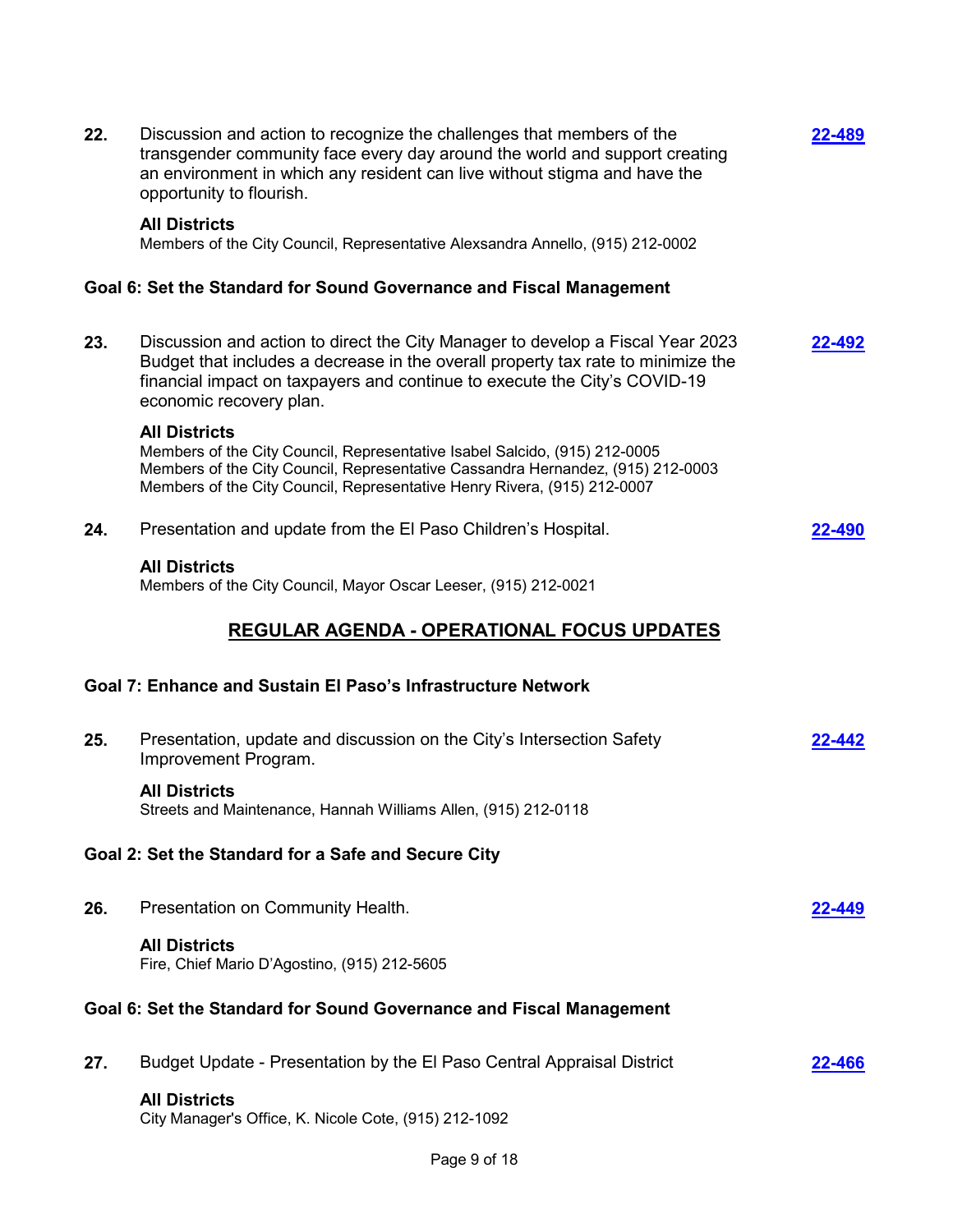## **Goal 8: Nurture and Promote a Healthy, Sustainable Community**

**28.** Update on the state of homelessness in El Paso. [POSTPONED FROM 04-12-2022]

#### **All Districts**

Community and Human Development, Nicole Ferrini, (915) 212-1659

## **CALL TO THE PUBLIC – PUBLIC COMMENT:**

**Call to the Public will begin at 12:00 p.m. Requests to speak must be received by 9:00 a.m. on the date of the meeting. Sixty minutes in total will be devoted for Call to the Public. This time is reserved for members of the public who would like to address the City Council on items that are not on the City Council Agenda.**

**Members of the public may communicate with Council during public comment, and regarding agenda items by calling 1-915-213-4096 or toll free number 1-833-664-9267 at the prompt please enter the following Conference ID: 811-848-124#** 

**A sign-up form is available on line for those who wish to sign up in advance of the meeting at: http://legacy.elpasotexas.gov/muni\_clerk/signup\_form.asp**

# **REGULAR AGENDA - FIRST READING OF ORDINANCES:**

# **INTRODUCTION OF ORDINANCES PURSUANT TO SECTION 3.9 OF THE EL PASO CITY CHARTER:**

## **Public comment typically is not taken during the first reading of ordinances. Public comments are invited at the date of the scheduled public hearing.**

Public Hearings will be held as part of the regular City Council meeting that begins at approximately 9:00 a.m. All interested persons present shall have an opportunity to be heard at that time. After the public hearings, Council may also delay taking action on Ordinances; no requirement is made by Section 3.9B of the El Paso City Charter to publish any further notice. Copies of all Ordinances are available for review in the City Clerk's office, 300 N. Campbell, Monday through Thursday, 7:00 a.m. to 6:00 p.m.

### **Goal 3: Promote the Visual Image of El Paso**

**29.** An Ordinance changing the zoning of being all of Tract 1D, U.S. Government Parcel #6, and a portion of Tract 14-A, and Tract 15-B, Block 27, Ysleta Grant, 175 Midway Drive, City of El Paso, El Paso County, Texas from R-F (Ranch and Farm) and C-4 (Commercial) to C-1 (Commercial), and imposing conditions. The penalty is as provided for in Chapter 20.24 of the El Paso City Code.

**[22-447](http://elpasotexas.legistar.com/gateway.aspx?m=l&id=/matter.aspx?key=6911)**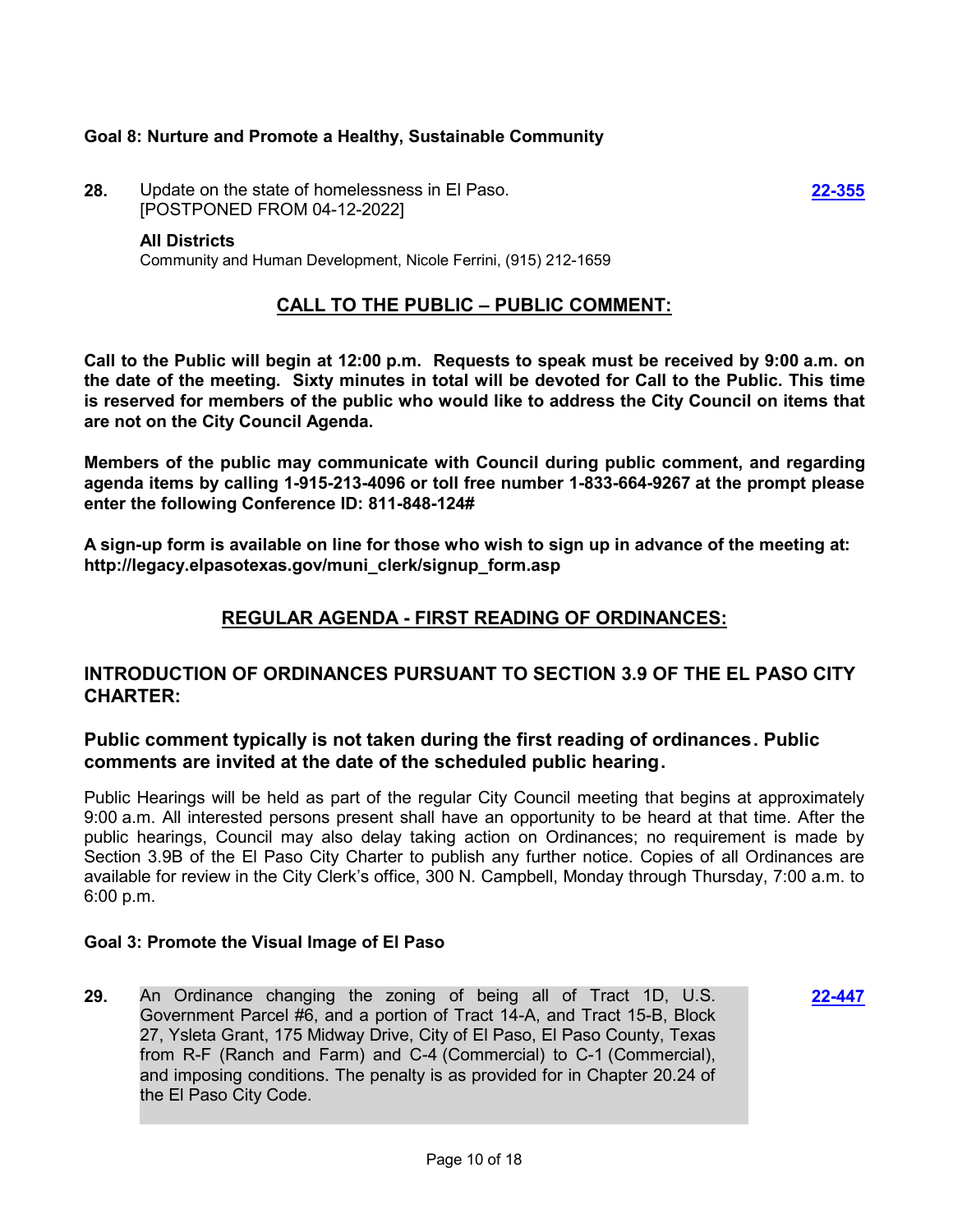The proposed rezoning meets the intent of the Future Land Use designation for the property and is in accordance with *Plan El Paso*, the City's Comprehensive Plan.

Subject Property: 175 Midway Drive Applicant: Ysleta Independent School District, PZRZ21-00027

**District 3** Planning and Inspections, Philip F. Etiwe, (915) 212-1553 Planning and Inspections, David C. Samaniego, (915) 212-1608

### **PUBLIC HEARING WILL BE HELD ON MAY 24, 2022**

# **REGULAR AGENDA – OTHER BIDS, CONTRACTS, PROCUREMENTS:**

### **Goal 2: Set the Standard for a Safe and Secure City**

**30.** The linkage to the Strategic Plan is subsection: 2.7 - Maximize Municipal Court efficiency and enhance customer experience. **[22-462](http://elpasotexas.legistar.com/gateway.aspx?m=l&id=/matter.aspx?key=6926)**

#### Award Summary:

Discussion and action on the award of Solicitation 2022-0007R Collection Services for Delinquent Fines and Fees - Municipal Court to Delgado Acosta Spencer Linebarger & Perez, LLP for an initial four (4) year term for an estimated amount of \$3,796,035.80. The award also includes, three (3), one (1) year options for an estimated amount of \$2,847,026.85. The total value of the contract is, including the initial term plus the options, for a total of seven (7) years, for an estimated amount of \$6,643,062.65. This contract will allow collection services for the Municipal Court.

Contract Variance: No contract variance

| Department:                    | <b>Municipal Court</b>                     |
|--------------------------------|--------------------------------------------|
| Award to:                      | Delgado Acosta Spencer Linebarger & Perez, |
|                                | LLP                                        |
|                                | El Paso, TX                                |
| $Item(s)$ :                    | All                                        |
| <b>Annual Estimated Award:</b> | \$949,008.95                               |
| Initial Term:                  | \$3,796,035.80 (4 years)                   |
| Option to Extend:              | \$2,847,026.85 (3 years)                   |
| <b>Total Estimated Award:</b>  | \$6,643,062.65 (7 years)                   |
| Account No.:                   | 111-1000-11030-203400                      |
| <b>Funding Source:</b>         | <b>Collection Agency Payable</b>           |
| $Disticts(s)$ :                | All                                        |

This is a Request for Proposal (RFP), service contract.

The Purchasing & Strategic Sourcing and Municipal Court Departments recommend award as indicated to Delgado Acosta Spencer Linebarger & Perez, LLP, the sole highest ranked proposer based on evaluation factors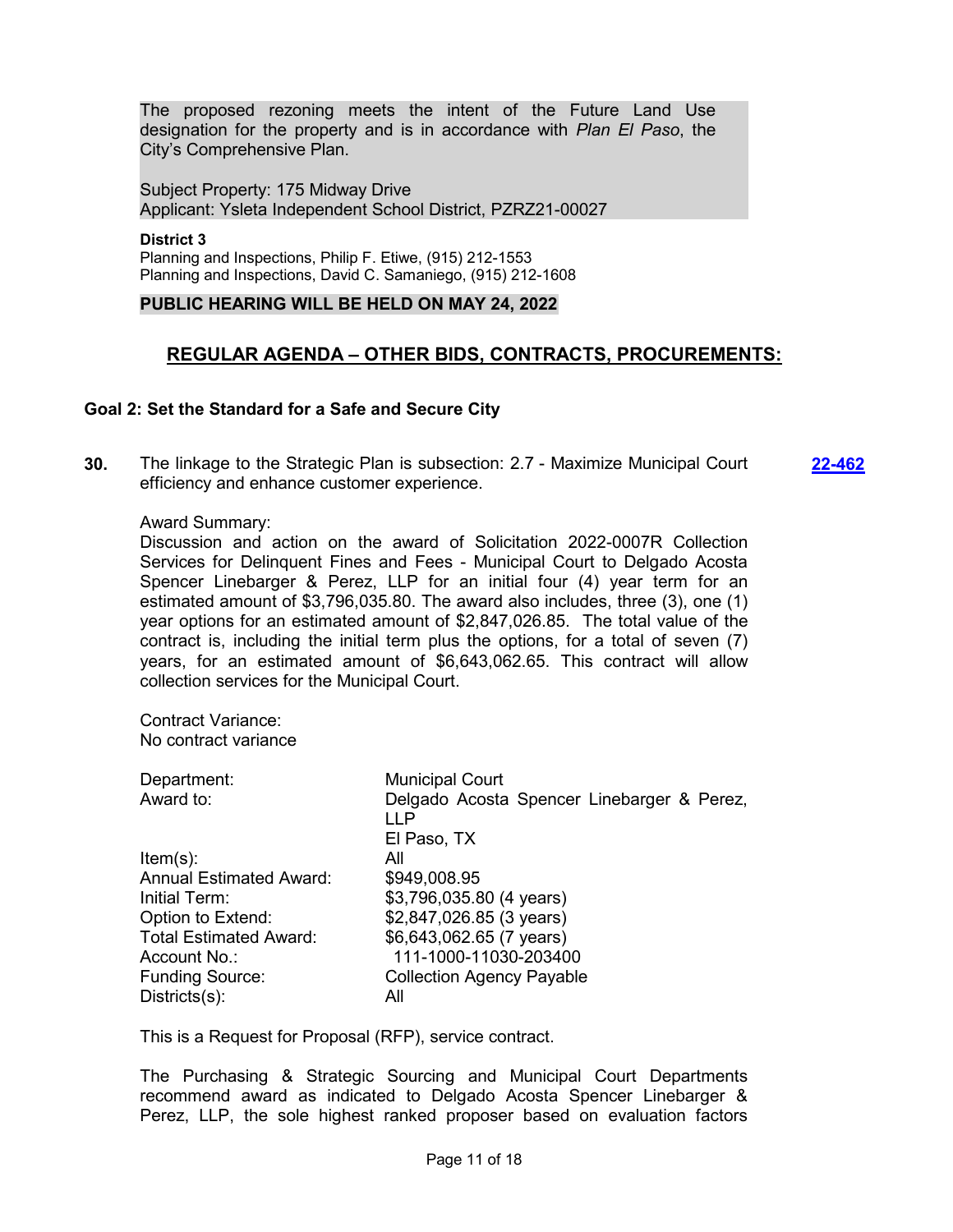established for this procurement. In accordance with this award the City Manager or designee is authorized to exercise future options if needed.

Additionally, it is requested that the City Attorney's Office review and that the City Manager be authorized to execute any related contract documents and agreements necessary to effectuate this award.

#### **All Districts**

Municipal Courts, Lilia Worrell (915) 212-5822 Purchasing and Strategic Sourcing, Claudia A. Garcia, (915) 212-1218

**31.** The linkage to the Strategic Plan is subsection 2.3 - Increase public safety operational efficiency

**[22-463](http://elpasotexas.legistar.com/gateway.aspx?m=l&id=/matter.aspx?key=6927)**

#### Award Summary:

Discussion and action on the award of Solicitation 2022-0337 Fire Station 19 Building Renovations to DANTEX GENERAL CONTRACTORS, INC. for an award of Base Bid I: \$2,579,000.00 for a total estimated award of \$2,579,000.00. This contract will allow Fire Station 19 located at 2405 McRae Blvd to receive a full renovation of the existing building bringing it up current safety standards as well as modernizing the existing facility.

| Capital Improvement<br>Department:                  |                                  |
|-----------------------------------------------------|----------------------------------|
| Award to:                                           | DANTEX GENERAL CONTRACTORS, INC. |
| El Paso, TX                                         |                                  |
| $Item(s)$ :<br>All                                  |                                  |
| Initial Term:                                       | 270 Consecutive Calendar Days    |
| Base Bid I:<br>\$2,579,000.00                       |                                  |
| \$2,579,000.00<br><b>Total Estimated Award:</b>     |                                  |
| Account No.:                                        | 190 - 4820 - 29090 - 580270 -    |
| PCP21FS19RENOV7                                     |                                  |
| <b>Funding Source:</b><br><b>Public Safety Bond</b> |                                  |
| $District(s)$ :                                     |                                  |

This is a Competitive Sealed Proposal, lump sum contract.

The Purchasing & Strategic Sourcing and Capital Improvement Departments recommend award as indicated to DANTEX GENERAL CONTRACTORS, INC the highest ranked offeror.

It is requested that the City Manager be authorized to establish the funding sources and make any necessary budget transfers and execute any and all documents necessary for execution of this award.

As a part of this award, upon the review of the City Attorney, the City Engineer may without further authorization from City Council approve contract changes which are necessary for proper execution of the work and carrying out the intent of the project, which are in accordance with applicable law, do not make changes to the prices and are within the appropriate budget.

#### **District 7**

Capital Improvement Department, Sam Rodriguez, (915) 212-0065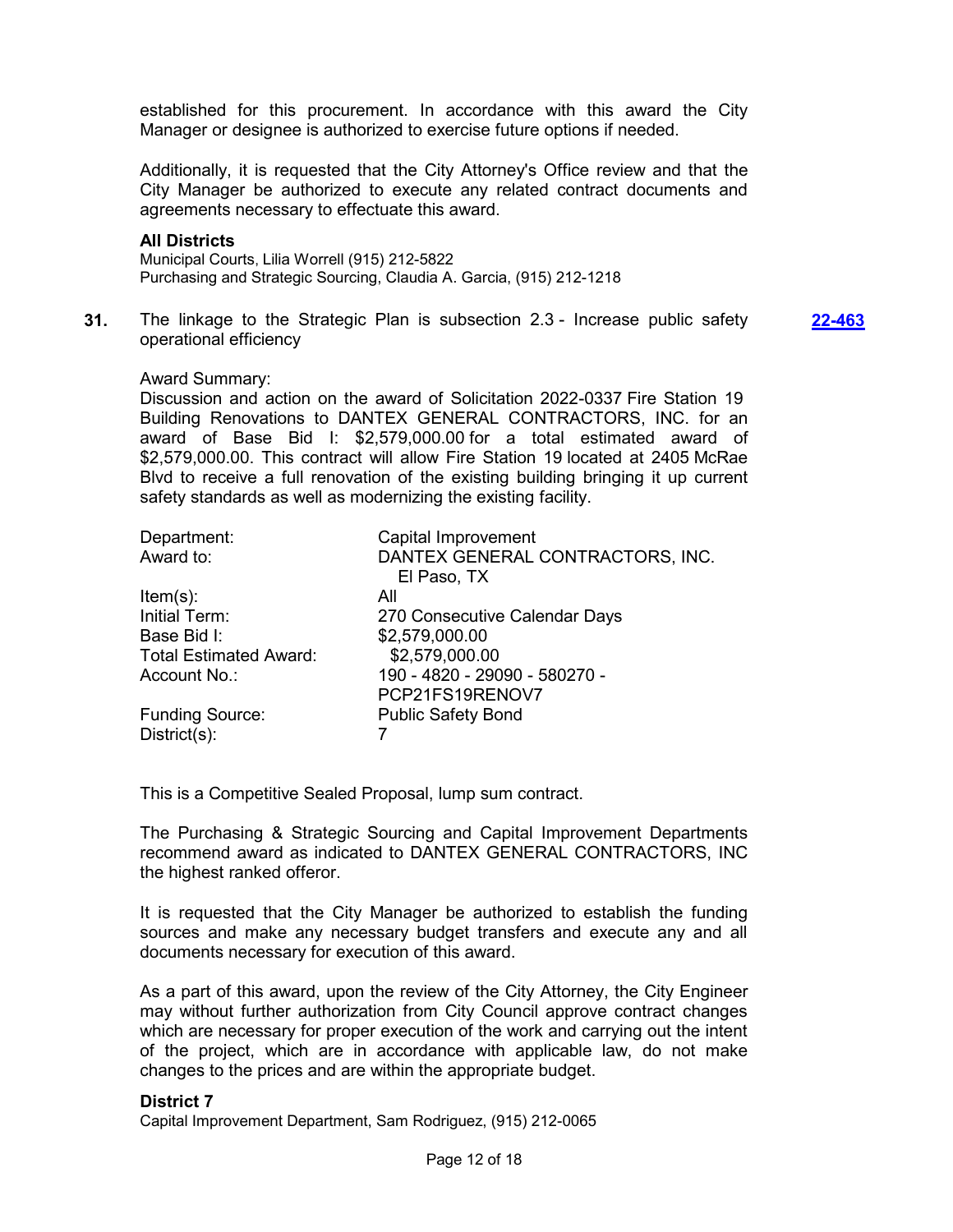Purchasing and Strategic Sourcing, Claudia A. Garcia, (915) 212-1218

### **Goal 4: Enhance El Paso's Quality of Life through Recreational, Cultural and Educational Environments**

**32.** Discussion and action on the award of Task Order #4V-1 Leo Cancellare Pool Improvements for Solicitation 2021-0811 Job Order Contracting and Facilities Construction to Veliz Company, LLC for a total estimated award of \$3,075,479.46.

**[22-460](http://elpasotexas.legistar.com/gateway.aspx?m=l&id=/matter.aspx?key=6924)**

### **District 8**

Capital Improvement Department, Sam Rodriguez, (915) 212-1845 Purchasing and Strategic Sourcing, Claudia Garcia, (915) 212-1218

### **Goal 7: Enhance and Sustain El Paso's Infrastructure Network**

**33.** The linkage to the Strategic Plan is subsection 7.2 - Improve competitiveness through infrastructure improvements impacting the quality of life. **[22-461](http://elpasotexas.legistar.com/gateway.aspx?m=l&id=/matter.aspx?key=6925)**

### Award Summary:

Discussion and action on the award of Solicitation 2022-0391 Street Resurfacing 2022 to ZTEX CONSTRUCTION, INC., for an initial term of three hundred sixty-five (365) consecutive calendar days for an estimated total amount of \$7,900,170.00. This award also includes a one (1) term option to extend for 100% of the original contract quantities for three hundred sixty-five (365) consecutive calendar days. The total value of the contract is, including the initial term plus the option, for a total of seven hundred thirty (730) consecutive calendar days, for an estimated amount of \$15,800,340.00. The contract consists of paving project streets, alley, parking lot or other paved surfaces necessary to enhance and sustain El Paso's infrastructure Citywide. At project locations the program will provide a new asphaltic riding surface, updated pedestrian elements, and replace damaged concrete parkway structures and striping and markings

### Contract Variance:

The difference based in comparison to the previous contract is as follows: An increase of \$1,229,464.00 for the initial term, which represents a 18.43% increase due to an increase in quantities of construction resurfacing materials needed.

| Department:                           | Capital Improvement                       |  |
|---------------------------------------|-------------------------------------------|--|
| Award to:                             | <b>ZTEX CONSTRUCTION,</b>                 |  |
| INC.                                  |                                           |  |
|                                       | El Paso, TX                               |  |
| $Item(s)$ :                           | Base Bid I                                |  |
| Initial Term:                         | 365 Consecutive Calendar Days             |  |
| Option to Extend:                     | 365 Consecutive Calendar Days             |  |
| <b>Initial Term Estimated Amount:</b> | \$7,900,170.00 (365 Consecutive Calendar  |  |
| Days)                                 |                                           |  |
| <b>Total Estimated Amount:</b>        | \$15,800,340.00 (730 Consecutive Calendar |  |
| Days)                                 |                                           |  |
|                                       |                                           |  |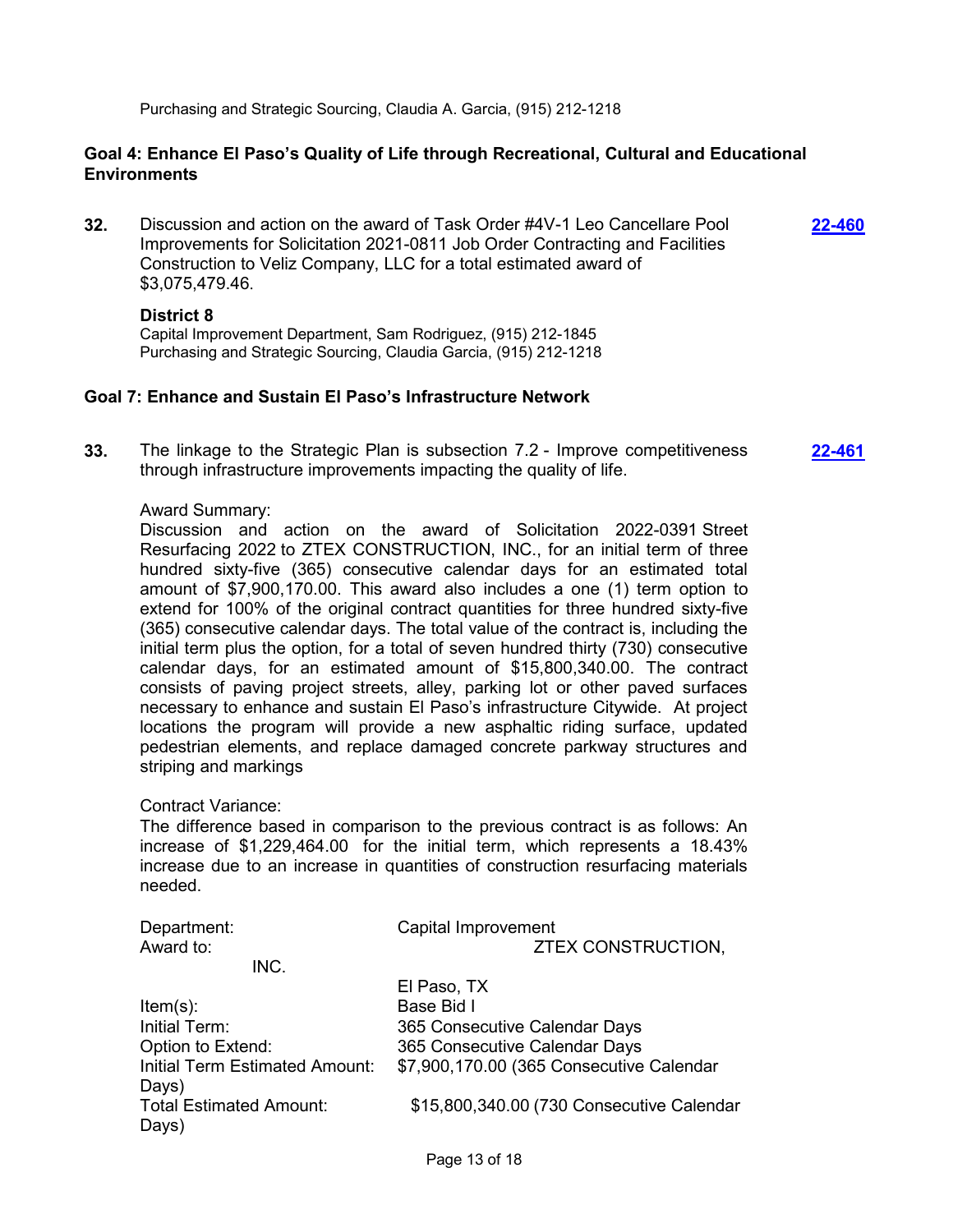| <b>Funding Source:</b> | <b>Street Resurfacing</b> |
|------------------------|---------------------------|
| Accounts:              | 532-2560-522270-32120     |
| $Distribt(s)$ :        | All                       |

This is a Competitive Sealed Proposal, unit price contract.

The Purchasing & Strategic Sourcing and Capital Improvement Departments recommend award as indicated to ZTEX CONSTRUCTION, INC. the highest ranked offeror.

In accordance with this award, the City Manager or designee is authorized to exercise future options if needed.

It is requested that the City Manager be authorized to establish the funding sources and make any necessary budget transfers and execute any and all documents necessary for execution of this award.

Work under this unit price contract is only an estimated value and will be ordered, performed, invoiced, and paid by measured quantity. The actual cost of this contract may be higher or lower than the total estimated value and will be the sum total of unit prices at the end of the contract term.

As a part of this award, upon the review of the City Attorney, the City Engineer may without further authorization from City Council approve contract changes which are necessary for proper execution of the work and carrying out the intent of the project, which are in accordance with applicable law, do not make changes to the prices and are within the appropriate budget.

#### **All Districts**

Streets and Maintenance, Richard J. Bristol, (915) 212-7000 Purchasing and Strategic Sourcing, Claudia A. Garcia, (915) 212-1218

# **REGULAR AGENDA – INTRODUCTION AND PUBLIC HEARING:**

**[22-440](http://elpasotexas.legistar.com/gateway.aspx?m=l&id=/matter.aspx?key=6904)**

### **Goal 6: Set the Standard for Sound Governance and Fiscal Management**

**34.** An Ordinance authorizing the issuance of "City of El Paso, Texas, Municipal Drainage Utility System Revenue Refunding Bonds, Series 2022A", in an amount not to exceed \$25,330,000, to refund certain previously issued obligations of the City; and resolving matters which are necessary to effect such issuance, including the delegation of matters relating to the sale and issuance of the bonds to an authorized city officer or employee within certain specified parameters.

#### **All Districts**

El Paso Water, Arturo Duran, (915) 594-5549

### **REGULAR AGENDA – PUBLIC HEARINGS AND SECOND READING OF ORDINANCES:**

**Goal 2: Set the Standard for a Safe and Secure City**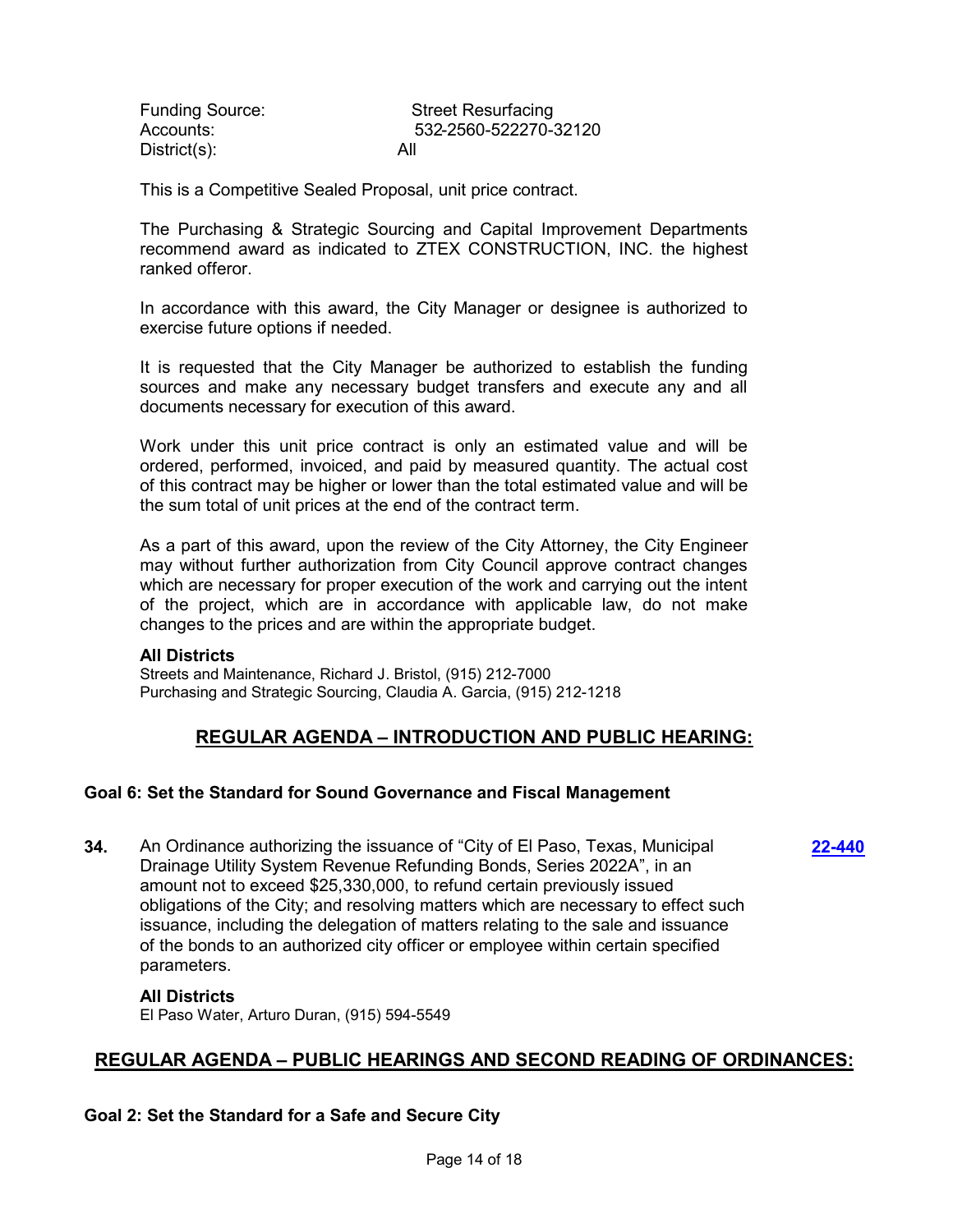**35.** An Ordinance amending Title 9 (Health and Safety), Chapter 9.40 (Noise), Section 9.40.020 (Applicability) to clarify the Reasonable Sensibilities Standard; Section 9.40.030 (Sound Level Violations) to clarify the maximum sound level, that sound levels apply to properties producing the noise, and the locations of sound readings; Section 9.40.040 (Vibration) to clarify that Vibration Violations can occur on any affected property; Section 9.40.070 (Penalties) to clarify that the city may seek civil action and penalties of up to \$1,000 per day; Section 9.40.080 (Enforcement) to clarify which departments have authority to enforce; the penalty as provided in Section 9.40.070 of the City Code. [POSTPONED FROM 03-01-2022]

### **All Districts**

Police, Assistant Chief Peter Pacillas, (915) 212-4308

### **Goal 3: Promote the Visual Image of El Paso**

**36.** An Ordinance amending Title 5 (Business License and Permit Regulations), Chapter 5.03 (Amplified Sound Permit), Article I (General Provisions), Section 5.03.020 (A) and Section 5.03.020 (E) (Definitions), Article II (Permit Application Process) Section 5.03.040 (B) (3) (Permit Application Processing), Article III (Denial, Suspension, Revocation, and Appeals) Section 5.03.080 (B) (5) and Section 5.03.090 (A) (2), Article IV (Permit Standards), Section 5.03.110 (A) (Permit Standards), Article VI (Violation; Penalty) Section 5.03.130 (C) Violation and adding Section 5.03.130 (E); The penalty as provided in 5.03.130 of the El Paso City Code. [POSTPONED FROM 03-01-2022]

### **All Districts**

Planning and Inspections, Philip F. Etiwe, (915) 212-1553 Planning and Inspections, Tony De La Cruz, (915) 212-1589

**37.** An Ordinance granting Special Permit No. PZST21-00018, to allow for a crematorium on the property described as Lots 6 and 7, Block 2, Golden Gate Commercial Park, 1755 Zaragoza Road, City of El Paso, El Paso County, Texas. The penalty is as provided for in Chapter 20.24 of the El Paso City Code.

The proposed special permit meets the intent of the Future Land Use designation for the property and is in accordance with *Plan El Paso*, the City's Comprehensive Plan.

Subject Property: 1755 Zaragoza Road Applicant: Golden Gate Family LTD, PZST21-00018 [POSTPONED FROM 03-29-2022]

### **District 6**

Planning and Inspections, Philip F. Etiwe, (915) 212-1553 Planning and Inspections, David Samaniego, (915) 212-1608

**38.** An Ordinance amending various sections of Title 19 (Subdivision and Development Plats), to adopt the El Paso Street Design Manual, to update references to the design standards for construction to the street design manual, **[22-176](http://elpasotexas.legistar.com/gateway.aspx?m=l&id=/matter.aspx?key=6640)**

**[22-216](http://elpasotexas.legistar.com/gateway.aspx?m=l&id=/matter.aspx?key=6680)**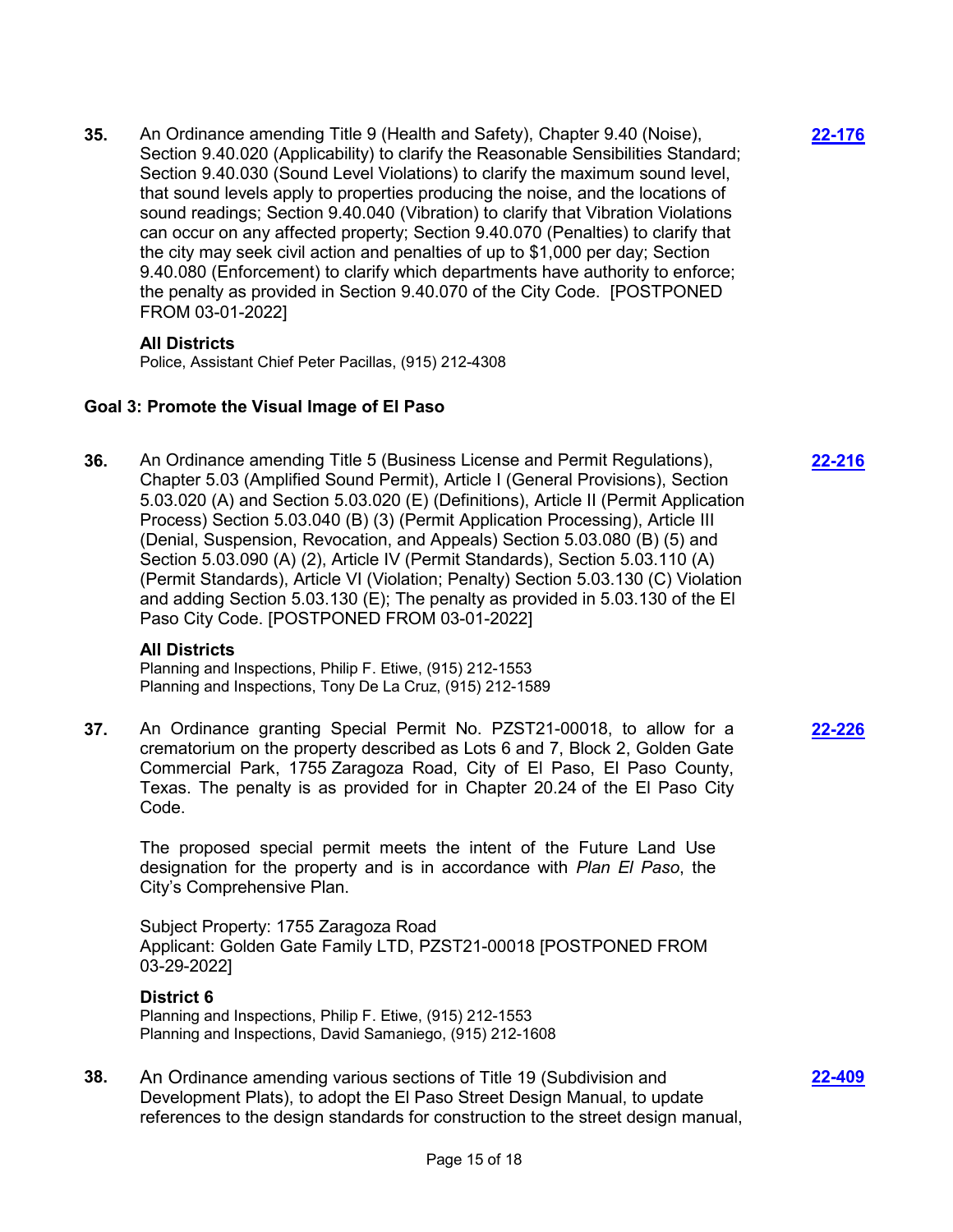|     | <b>REGULAR AGENDA - OTHER BUSINESS:</b>                                                                                                                                                                                                                                                               |               |
|-----|-------------------------------------------------------------------------------------------------------------------------------------------------------------------------------------------------------------------------------------------------------------------------------------------------------|---------------|
|     | <b>All Districts</b><br>Community and Human Development, Nicole Ferrini, (915) 212-1659                                                                                                                                                                                                               |               |
| 40. | Goal 8: Nurture and Promote a Healthy, Sustainable Community<br>An Ordinance amending Ordinance 011469 merging the membership of the<br>Foster Grandparent Program Advisory Council and the Retired and Senior<br>Volunteer Program Advisory Council into the AmeriCorps Seniors Advisory<br>Council. | 22-412        |
|     | <b>All Districts</b><br>Capital Improvement Department, Joaquin Rodriguez, (915) 328-8731                                                                                                                                                                                                             |               |
| 39. | An Ordinance amending the 2025 proposed thoroughfare system, as<br>incorporated into "Plan El Paso" to add context area classifications to all<br>included thoroughfares and to make minor changes to the thoroughfare system<br>based on existing conditions and development patterns.               | <u>22-410</u> |
|     | <b>All Districts</b><br>Capital Improvement Department, Joaquin Rodriguez, (915) 328-8731                                                                                                                                                                                                             |               |
|     | and to update standards of construction for streets. The Penalty is as provided<br>in Chapter 19.42 of the El Paso City Code.                                                                                                                                                                         |               |

### **Goal 1: Create an Environment Conducive to Strong, Sustainable Economic Development**

**41.** Discussion and action that the City Manager be authorized to sign a Professional Services Agreement for the project known as "Feasibility Study for the Multi-Purpose Performing Arts and Entertainment Center" to M. Arthur Gensler & Associates, Inc., a California, USA Foreign For-Profit Corporation. The Agreement will be for an amount not to exceed Seven Hundred Ninety-Eight Thousand Six Hundred Sixty-One and 00/100 Dollars (\$798,661.00). In addition, the City Manager is authorized to establish the funding sources and make any necessary budget transfers and execute any and all documents necessary for execution of each On-Call Agreement. **[22-450](http://elpasotexas.legistar.com/gateway.aspx?m=l&id=/matter.aspx?key=6914)**

**[22-471](http://elpasotexas.legistar.com/gateway.aspx?m=l&id=/matter.aspx?key=6935)**

### **All Districts**

Capital Improvement Department, Sam Rodriguez, (915) 212-1808

**42.** Discussion and action on a Resolution that the City Manager be authorized to sign a Chapter 380 Economic Development Program Agreement ("Agreement") by and between City of El Paso ("City") and Mills Plaza Properties V, LP a Texas limited partnership and Kress Tunnel, LLC a Texas limited liability company (collectively, "Applicant") in support of a development project located at 211 North Mesa Street, El Paso, Texas, 79901. The project includes the redevelopment, rehabilitation and improvement of the Kress Building as well as, pending City approval, the development and construction of a sub-surface tunnel beneath North Oregon Street. The Agreement requires the Applicant to make a minimum investment of \$18.4 million. Over the term of the Agreement,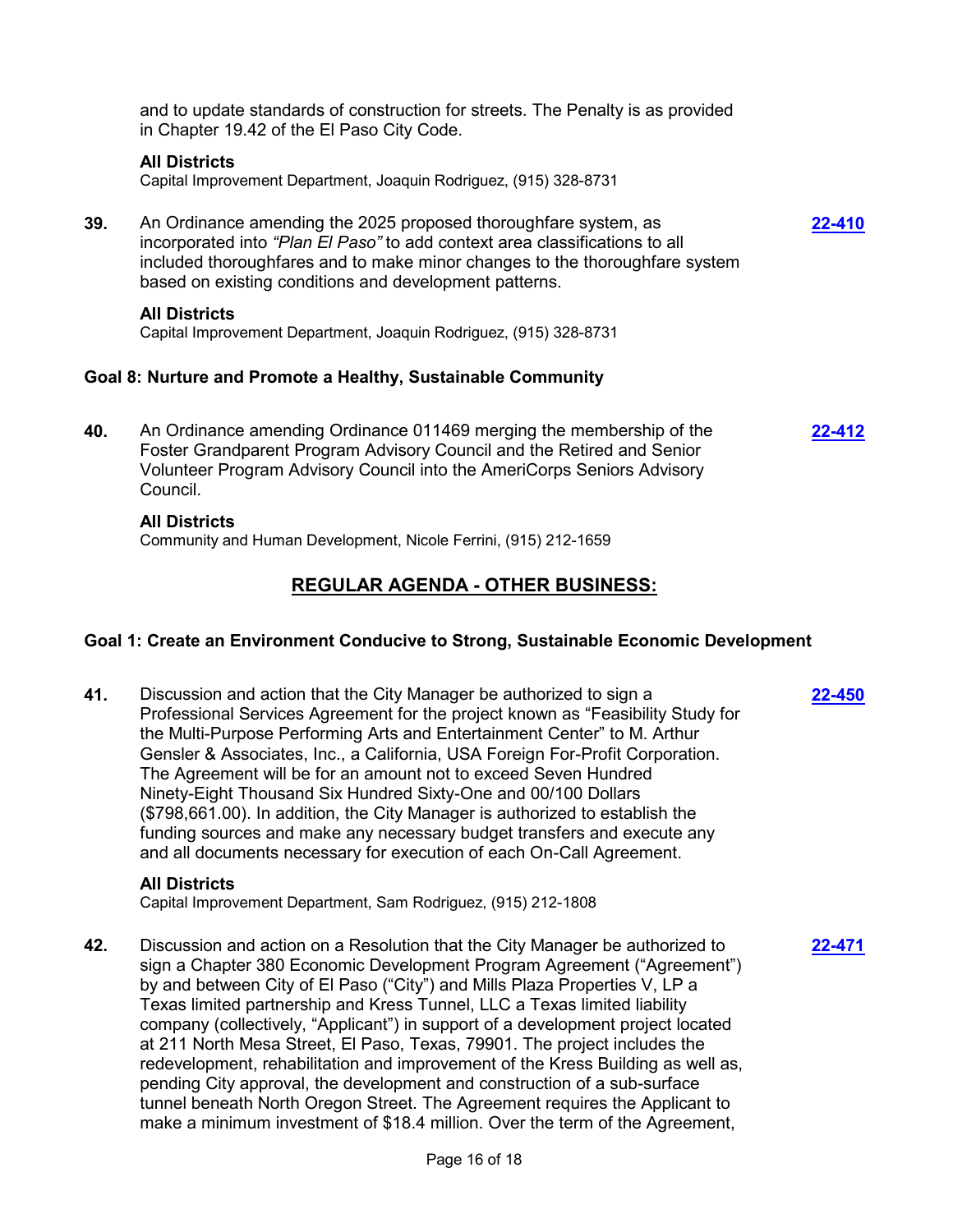the City shall provide economic incentives not to exceed \$2,049,000.

### **District 8**

Economic and International Development, Elizabeth Triggs, (915) 212-0094

**43.** Discussion and action on a Resolution that the City Manager be authorized to sign a Consulting Services Agreement by and between the CITY OF EL PASO and the BETTER BUSINESS BUREAU OF EL PASO ("BBB"), for the BBB to provide marketing services for the "EPBUSINESSSTRONG AND BUY EL PASO PROGRAMS" in an amount not to exceed \$170,330.00.

#### **All Districts**

Economic and International Development, Mirella Tamayo Craigo, (915) 212-1619 Economic and International Development, Elizabeth Triggs, (915) 212-0094

### **Goal 4: Enhance El Paso's Quality of Life through Recreational, Cultural and Educational Environments**

**44.** Discussion and action on the approval of an easement agreement between El Paso Electric Company and the City of El Paso to provide electrical services to the addition to the Westside Library located at 125 Belvidere Street. **[22-469](http://elpasotexas.legistar.com/gateway.aspx?m=l&id=/matter.aspx?key=6933)**

#### **District 7**

Capital Improvement Department, Sam Rodriguez, (915) 212-1845

### **Goal 7: Enhance and Sustain El Paso's Infrastructure Network**

**45.** Discussion and action that the City Manager, or designee, be authorized to sign an agreement for Professional Services by and between the City of El Paso, and Alta Planning + Design Inc. a California Corporation, for a project known as "Vision Zero Action Plan Consulting Services" for an amount not to exceed \$682,619.00. In addition, the City Manager, or designee, is authorized to establish the funding sources and make any necessary budget transfers and execute any and all documents necessary for execution of the Agreement for Professional Services.

#### **All Districts**

Streets and Maintenance, Sam Rodriguez, (915) 212-1845

### **Goal 6: Set the Standard for Sound Governance and Fiscal Management**

**46.** Discussion and action on a Resolution adopting a districting plan which establishes new Council representative district boundaries based on the 2020 U.S. Census data, to become effective immediately, and dissolving the Districting Commission, as they have completed their duties in the redistricting process per City Charter.

#### **All Districts**

Economic and International Development, Karina Brasgalla, (915) 212-1570 Planning and Inspections, Philip Etiwe, (915) 212-1553

**[22-472](http://elpasotexas.legistar.com/gateway.aspx?m=l&id=/matter.aspx?key=6936)**

**[22-459](http://elpasotexas.legistar.com/gateway.aspx?m=l&id=/matter.aspx?key=6923)**